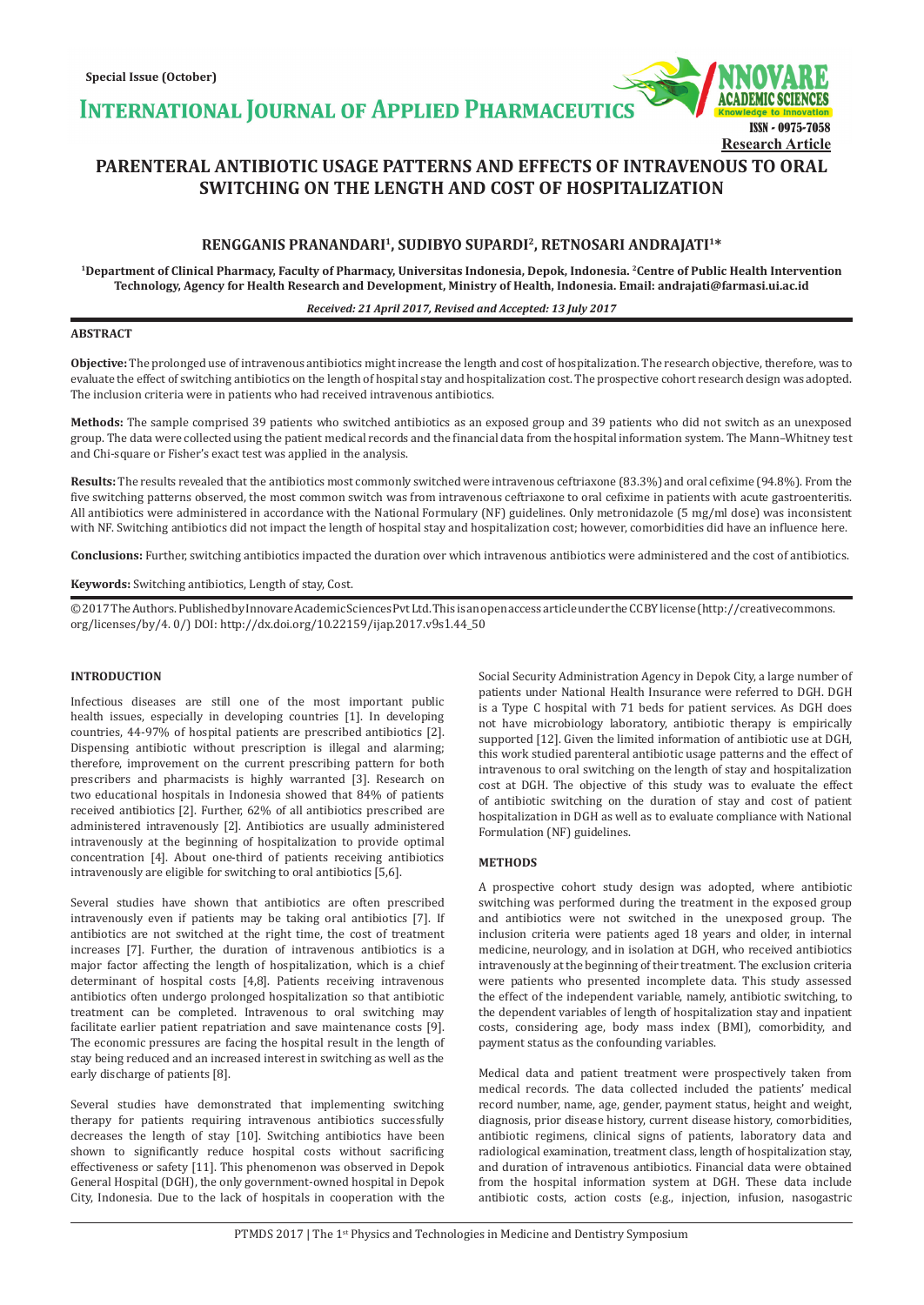tubes and urine bags, and oxygen delivery), support costs (laboratory, radiological, and other examinations), maintenance costs (nursing room and doctor visits), and the cost of other drugs and medical devices.

The data were statistically analyzed using the SPSS program. Univariate analysis was performed to obtain a picture of the frequency distribution of the variables studied, such as patient characteristics, antibiotic characteristics, the normality test of old data, and hospitalization costs. The Chi-square test or Fisher test was performed to assess the equality of confounding variables between the switching and non-switching groups. The Mann–Whitney test was conducted to assess the effect of the confounding variables on the dependent variables and the influence of the independent variable on dependent variables. Linear regression was used for the multivariate analysis.

#### **RESULTS**

There were 119 samples, comprising 44 patients in the switching group and 75 patients in the non-switching group. Four patients were excluded and 14 patients failed to follow-up. A simple random sampling was performed in the non-switching group to equalize the numbers between the two groups, such that 39 patients were obtained for each group. The patient characteristics are shown in Table 1, presenting the highest percentages in terms of gender, age, non-underweight, comorbidity (diagnosis of individual comorbidities ranging from 1 to 4 types of conditions), insurance payment status, and Class 3 care facilities. The patients were categorized on the basis of age group into adults—young adults between 19 and 49 years of age and adults between 50 and 64 years of age—and the elderly, namely, those who were 65 years and above [13]. The BMI group was categorized based on the criteria used for the Asian population: Underweight being below 18 kg/m**<sup>2</sup>**, non-underweight—comprising normal-weight patients between 18 and 22.9 kg/m**<sup>2</sup>** and overweight patients between 23 and 24.9 kg/m**<sup>2</sup>**—and obese being above 25 kg/m**<sup>2</sup>**[14].

The Chi-square or Fisher's exact test was performed to determine the equality of age, BMI, comorbidity, and payment status between the switching and non-switching groups. The results of this equality test are presented in Table 2.

The test results showed that there was no difference in the characteristics of patients between the switching and non-switching groups (p>0.05). As DGH does not have a microbiology laboratory and Diagnosis Therapy Guidance (PDT), all antibiotics are administered empirically on the basis of each physician's experience. Table 3 summarizes the characteristics of antibiotics used in switching. The most commonly administered intravenous antibiotic is ceftriaxone (83.3%), followed by cefotaxime (6.4%).

Cefixime (94.8%) is the most commonly switched oral antibiotic from intravenous antibiotics. Cefixime is an oral third-generation cephalosporin antibiotic that shows antimicrobial activity against both Gram-positive and negative bacteria, including *Enterobacteriaceae*. On oral administration, nearly 50% immediately reach bactericidal concentrations and penetrate tissues well [2]. Table 4 summarizes the switching patterns from intravenous to oral antibiotics.

Doctors prescribe switching for a number of reasons: The patient could be free of fever, the clinical conditions could have improved, and the patient may be able to consume the oral medication. Each doctor has a different switching policy. Some doctors prescribe switching on the 5th day of intravenous use of antibiotics. There are also doctors who prescribe switching based on the patient's clinical conditions, such that it is done earlier. Some studies suggest that the optimal time for switching is the  $2<sup>nd</sup>$  to  $4<sup>th</sup>$  day of intravenous antibiotics [6,15,16]. The study did not observe any patients who relapsed or required intravenous antibiotics again after switching. Table 5 summarizes the switching of antibiotics based on the diagnosis.

Most intravenous antibiotics are used in the treatment of acute gastroenteritis (AGE) (37.2%), leukocytosis (19.2%), typhoid (15.4%),

**Table 1: Patients' characteristics**

| <b>Characteristics</b>      |          | Switching Non-switching Total (%) |            |
|-----------------------------|----------|-----------------------------------|------------|
| Gender                      |          |                                   |            |
| Male                        | 16       | 19                                | 35 (44.9)  |
| Female                      | 23       | 20                                | 43 (55.1)  |
| Total                       | 39       | 39                                | 78 (100.0) |
| Comorbidity diagnosis       |          |                                   |            |
| Dengue hemorrhagic fever 11 |          | 3                                 | 14 (20.3)  |
| Congestive heart failure    | $\Omega$ | 5                                 | 5(7.2)     |
| Dyspepsia                   | 2        | $\overline{\mathcal{L}}$          | 4(5.8)     |
| Others                      | 23       | 23                                | 46 (66.7)  |
| Total                       | 36       | 33                                | 69 (100.0) |
| Class                       |          |                                   |            |
| Class 2                     | 4        | 7                                 | 11 (14.1)  |
| Class 3                     | 35       | 32                                | 67 (85.9)  |
| Total                       | 39       | 39                                | 78 (100.0) |

**Table 2: Equality test for the confounding variables between the switching and non‑switching groups of infectious patients**

| <b>Variables</b> | n(%)      |               | p value              |
|------------------|-----------|---------------|----------------------|
|                  | Switching | Non-switching |                      |
| Age              |           |               |                      |
| Adult            | 32 (82.1) | 33 (84.6)     | $0.761$ <sup>a</sup> |
| Elderly          | 7(17.9)   | 6(15.4)       |                      |
| Total            | 39 (100)  | 39 (100)      |                      |
| BMI              |           |               |                      |
| Underweight      | 4(10.3)   | 7(17.9)       | 0.329a               |
| Not underweight  | 35 (89.7) | 32 (82.1)     |                      |
| Total            | 39 (100)  | 39 (100)      |                      |
| Comorbidity      |           |               |                      |
| Present          | 36 (92.3) | 33 (84.6)     | 0.481 <sup>b</sup>   |
| None             | 2(7.7)    | 4(15.4)       |                      |
| Total            | 39 (100)  | 39 (100)      |                      |
| Payment methods  |           |               |                      |
| Assurance        | 33 (84.6) | 30 (76.9)     | 0.389a               |
| Non-assurance    | 6(15.4)   | 9(23.1)       |                      |
| Total            | 39 (100)  | 39 (100)      |                      |

a,b: Significant value p > 0.05. BMI: Body mass index

**Table 3: Characteristics of antibiotics**

| Antibiotic                 | Total number of patients (%) |
|----------------------------|------------------------------|
| Intravenous                |                              |
| Levofloxacin               | 2(2.6)                       |
| Levofloxacin+metronidazole | 1(1.3)                       |
| Levofloxacin+ceftriaxone   | 1(1.3)                       |
| Cefotaxime                 | 5(6.4)                       |
| Ceftazidime                | 1(1.3)                       |
| Ceftriaxone                | 65 (83.3)                    |
| Ceftriaxone/levofloxacin   | 1(1.3)                       |
| Ceftriaxone+metronidazole  | 2(2.5)                       |
| Total                      | 78 (100)                     |
| Oral                       |                              |
| Cefixime                   | 37 (94.8)                    |
| Ciprofloxacin              | 1(2.6)                       |
| Ciprofloxacin+cefixime     | 1(2.6)                       |
| Total                      | 39 (100.0)                   |

+ - Represents combination,/- Indicates a switching antibiotic

and urinary tract infections (11.5%). According to the 2013 profile data of DGH, age ranks second among the top 10 diseases in the inpatient unit, followed by typhoid.

Most of the switching was performed in the case of AGE (16 persons) and typhoid (10 people) patients. Most of the research on switching is limited to antibiotics or certain medical conditions, such as community pneumonia. Only a few studies have evaluated switching in the general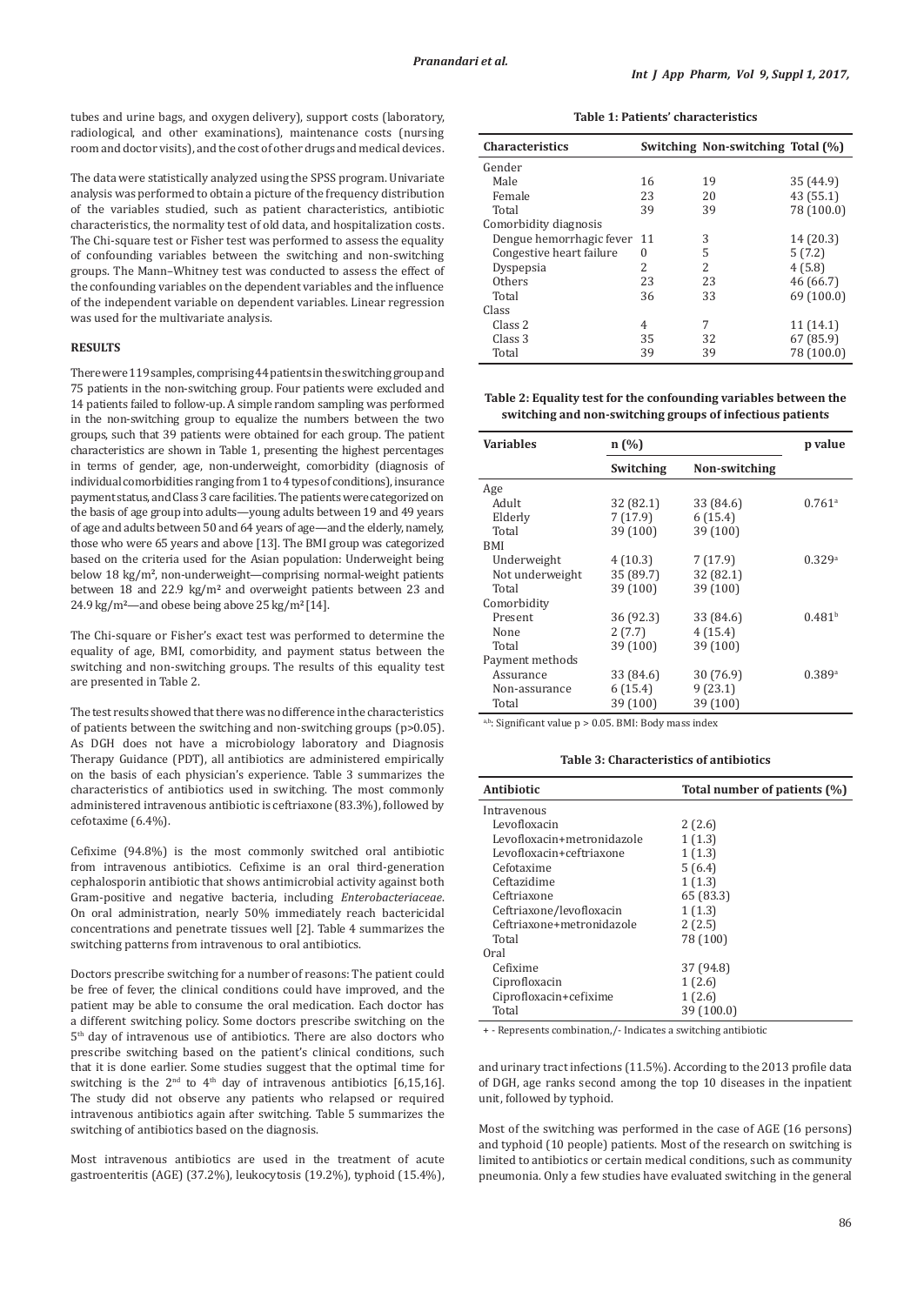| <b>Diagnosis</b>             | <b>Intravenous</b>        | <b>Oral</b>            | <b>Total</b> |
|------------------------------|---------------------------|------------------------|--------------|
| <b>Bronchitis</b>            | Ceftriaxone               | Cefixime               |              |
| Fever                        | Ceftriaxone               | Cefixime               |              |
| AGE                          | Ceftriaxone               | Cefixime               | 16           |
| UTI                          | Cefotaxime                | Cefixime               |              |
|                              | Ceftriaxone               | Cefixime               |              |
|                              | Levofloxacin              | Ciprofloxacin          |              |
|                              | Ceftriaxone               | Ciprofloxacin+cefixime |              |
| Leukocytosis                 | Ceftriaxone               | Cefixime               |              |
| Suspect tuberculosis typhoid | Ceftriaxone               | Cefixime               |              |
|                              | Ceftriaxone               | Cefixime               | q            |
|                              | Ceftriaxone+metronidazole | Cefixime               |              |
| Total                        |                           |                        | 39           |

+ - Indicates combination. UTI: Urinary tract infection, AGE: Acute gastroenteritis

population of patients. These studies reported that switching was most common in patients with respiratory infections [5,6,15].

Switching was not performed in the case of patients with septic shock. This contrasts with the study by Mertz *et al*., which states that sepsis patients who switch to oral ciprofloxacin develop a fever again [15]. Further, monitoring of these patients indicated multiple liver abscesses. The patients recovered after continuing with intravenous antibiotic therapy.

DGH has implemented the National Health Insurance Program and adopted the NF guidelines as a reference for drug use. The suitability of antibiotic usage is assumed to be based on knowledge of drug selection based on guidelines established by both NF and the formulary of DGH, 2013-2014. Table 6 summarizes data pertaining to the conformity of antibiotic usage with the NF guidelines and the formulary of DGH.

Table 6 summarizes all the antibiotics used in accordance with NF. One antibiotic is shown to be incompatible with the formulary of DGH 2013- 2014, namely, metronidazole 5 mg/ml. This is a good indication, implying that doctors have complied with both NF and the formulary of DGH, in addition to ensuring that the patient receives the medication prescribed by the hospital. The Kolmogorov–Smirnov test for normality showed that the distribution of inpatients and inpatient costs was not normal (p<0.05). Table 7 summarizes the Mann–Whitney test results pertaining to the effect of the confounding variables on the duration of stay and inpatient costs.

The test results are used to determine the confounding variables to be tested for influence on the dependent variable (length of stay and cost) along with the independent variables (antibiotic switching), using linear regression. The variables to be included in the linear regression analysis are those for which the bivariate analysis has a p<0.25, namely, comorbidity and payment status. The Mann–Whitney test is used to determine the effect of switching on the duration and cost of patient hospitalization. Table 8 summarizes the test results.

However, with the Mann–Whitney test, the change was not significant (p>0.05). Table 9 summarizes the results of the multivariate linear regression test between the independent variable (antibiotic switching), the dependent variables (duration and hospitalization cost), and the confounding factors (comorbidity and payment status). Further, Table 10 summarizes the effect of switching on the duration of intravenous antibiotics and antibiotic costs.

The average duration of intravenous antibiotics decreased significantly (p=0.000) from 5.67 days (non-switching group) to 3.49 days (switching group). Further, the average cost of antibiotics decreased significantly (p=0.003) from Rp. 114,781.28 (non-switching group) to Rp. 46,478.21 (switching group).

### **DISCUSSION**

The results showed that comorbidity had an effect on the length of stay and hospitalization cost. Comorbidities result in a lengthier hospital

**Table 5: Switching antibiotics based on diagnosis**

| <b>Diagnosis</b>     | Switching | Non-switching | Total $(\%)$ |
|----------------------|-----------|---------------|--------------|
| <b>Bronchitis</b>    |           | 1             | 2(2.6)       |
| Bronchopneumonia,    | $\Omega$  | 5             | 5(6.4)       |
| UTI                  |           |               |              |
| Fever                |           | 1             | 1(1.3)       |
| AGE                  | 2         | 1             | 3(3.8)       |
| UTI                  | 16        | 13            | 29 (37.2)    |
| Leukocytosis         | 4         | 5             | 9(11.5)      |
| Suspect tuberculosis | 5         | 10            | 15 (19.2)    |
| Shock sepsis         |           | 0             | 1(1.3)       |
| Typhoid              | 0         | 1             | 1(1.3)       |
|                      | 10        | 2             | 12 (15.4)    |
| Total                | 39        | 39            | 78 (100.0)   |

UTI: Urinary tract infection, AGE: Acute gastroenteritis

**Table 6: Compliance of antibiotics usage with NF guidelines and the formulary of DGH**

| <b>Antibiotic</b>           | NF | Formulary of DGH, 2013-2014 |
|-----------------------------|----|-----------------------------|
| Levofloxacin 5 mg/ml        |    | V                           |
| Metronidazole 5 mg/ml       |    |                             |
| Cefixime 100 mg capsule     |    | V                           |
| Cefotaxime 1 g              |    |                             |
| Ceftazidime 1 g             | V  | V                           |
| Ceftriaxone 1 g             |    | V                           |
| Ciprofloxacin 500 mg tablet | V  |                             |

V represents a match, - indicates no match, DGH: Depok General Hospital, NF: National Formulary

stay and higher hospitalization costs. This relationship can be explained in terms of the time needed to care for and address the patient's illness. The more the diseases, the longer the treatment [17], and the higher the cost of hospitalization.

According to the previous research on the use of antibiotics, the most frequently used antibiotics were ceftriaxone (31.43%), followed by cefotaxime (20.95%) [18]. These are third-generation cephalosporin antibiotics, which have been widely used in the treatment of various infectious diseases caused by a broad-spectrum of antibacterial activity, including Gram-negative and Gram-positive bacteria.

Switching can significantly reduce the duration over which intravenous antibiotics are administered, but it does not reduce the length of hospitalization, which is influenced by comorbidity and payment status. Thus, even in the case of switching, the patient is not immediately discharged because overcoming comorbidity takes some time. A meta-analysis reported that five studies used specific criteria for returning patients in addition to switching, including no comorbid treatment or diagnostic examination requirements [8]. According to Mandell *et al*., patients can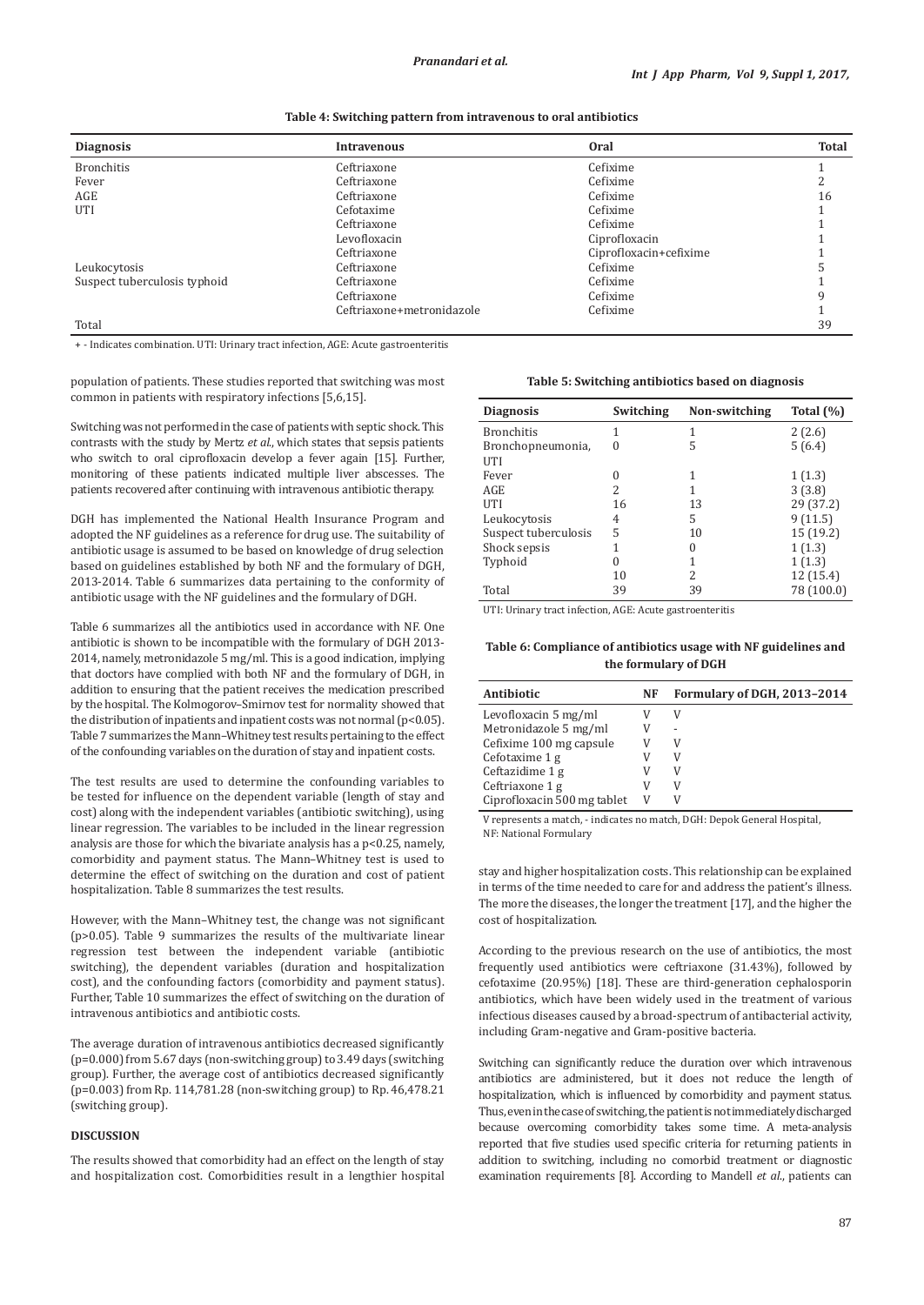| <b>Variables</b>       | $\mathbf n$ | Mean       | <b>Standard</b><br>deviation | p     |
|------------------------|-------------|------------|------------------------------|-------|
| Length of              |             |            |                              |       |
| hospitalization (days) |             |            |                              |       |
| Age                    |             |            |                              |       |
| Adult                  | 65          | $5.69 - 6$ | 2.24                         | 0.591 |
| Elderly                | 13          | $5.92 - 6$ | 2.18                         |       |
| <b>BMI</b>             |             |            |                              |       |
| Underweight            | 11          | $5.91 - 6$ | 2.62                         | 0.907 |
| Not underweight        | 67          | $5.70 - 6$ | 2.17                         |       |
| Comorbidity            |             |            |                              |       |
| Present                | 69          | $6.01 - 6$ | 2.19                         | 0.000 |
| None                   | 9           | $3.56 - 4$ | 0.73                         |       |
| Payment methods        |             |            |                              |       |
| Assurance              | 63          | $5.95 - 6$ | 2.29                         | 0.052 |
| Non-assurance          | 15          | $4.80 - 5$ | 1.66                         |       |
| Cost (rupiah)          |             |            |                              |       |
| Age                    |             |            |                              |       |
| Adult                  | 65          | 2621.780   | 1849.116                     | 0.433 |
| Elderly                | 13          | 2832.572   | 1408.100                     |       |
| <b>BMI</b>             |             |            |                              |       |
| Underweight            | 11          | 2806.242   | 1621.443                     | 0.651 |
| Not underweight        | 67          | 2632.396   | 1811.281                     |       |
| Comorbidity            |             |            |                              |       |
| Present                | 69          | 2874.471   | 1774.747                     | 0.000 |
| None                   | 9           | 988.959    | 278.168                      |       |
| Payment methods        |             |            |                              |       |
| Assurance              | 63          | 2739.944   | 1679.054                     | 0.109 |
| Non-assurance          | 15          | 2308.181   | 2172.142                     |       |

**Table 7: The effect of confounding variables on the length of hospitalization and cost of treatment**

BMI: Body mass index

**Table 8: Effect of switching on the length of stay and cost of treatment**

| Variables           | n  | Mean       | Standard<br>deviation | p     |
|---------------------|----|------------|-----------------------|-------|
| Length (day)        |    |            |                       |       |
| Switching group     | 39 | $5.56 - 6$ | 2.1                   | 0.619 |
| Non-switching group | 39 | $5.89 - 6$ | 2.35                  |       |
| Cost (rupiah)       |    |            |                       |       |
| Switching group     | 39 | 2400.980   | 1340.565              | 0.475 |
| Non-switching group | 39 | 2912.844   | 2113.276              |       |
|                     |    |            |                       |       |

be discharged as soon as their clinical condition is stable, they present no active medical problems, and have a safe environment in which to continue therapy [19]. Switching can also reduce the cost of antibiotics significantly but does not reduce hospitalization costs. This is due to the presence of comorbidities. Thus, even though the cost of antibiotics is reduced, other drug costs are still incurred through actions, support, and treatments taken to combat the comorbidities. The results of this study are consistent with some previous works. For example, according to a study in Switzerland [9], the use of checklists as a reminder of the criteria for intravenous oral antibiotic switching may significantly reduce the duration of intravenous antibiotics. However, the decrease in the length of hospitalization was not found to be statistically significant. A retrospective observational study in Lebanon [6] reported that the duration of intravenous antibiotics administered in the switching group was shorter than that in the nonswitching group. The length of hospitalization in the switching group was shorter than in the switching group, but these results were not significant either. Different results were found in a study on antibiotic switching in severe community-acquired pneumonia patients in the Netherlands. The study reported that switching antibiotics can significantly reduce the duration of intravenous administration and the length of hospitalization.

Suggestions for further research include the need to examine the role of clinical pharmacists in intravenous to oral switching of antibiotics

**Table 9: Relationship between independent variables, dependent variables, and confounding variables with respect to patients' treatment**

| <b>Variables</b>     | в          | <b>Beta</b> | p     | $\mathbb{R}^2$ |
|----------------------|------------|-------------|-------|----------------|
| Duration             |            |             |       |                |
| Comorbidity          | $-2.422$   | $-0.351$    | 0.001 | 0.165          |
| Payment status       | $-1.099$   | $-0.196$    | 0.067 |                |
| Cost                 |            |             |       |                |
| Antibiotic switching | 66,6563.58 | 0.189       | 0.082 | 0.152          |
| Comorbidity          | $-2.011$   | $-0.364$    | 0.001 |                |

**Table 10: The effects of switching against the length and cost of using antibiotics among patients**

| <b>Variables</b>    | n  | Mean    | <b>Standard</b><br>deviation | p     |
|---------------------|----|---------|------------------------------|-------|
| Duration (day)      |    |         |                              |       |
| Switching group     | 39 | 3.49    | 1.19                         | 0.000 |
| Non-switching group | 39 | 5.67    | 2.33                         |       |
| Cost (rupiah)       |    |         |                              |       |
| Switching group     | 39 | 46.478  | 51.947                       | 0.003 |
| Non-switching group | 39 | 114.781 | 169.660                      |       |

and the effects of switching in decreasing the length and cost of patient hospitalization. Future, studies should also research switching by limiting the type of antibiotics, medical conditions, or duration of intravenous antibiotics. A recommendation for DGH is to prepare a set of guidelines for the prescription and administration of antibiotics. Pharmacists in DGH should be alert and prevent the excessive administration of intravenous antibiotics.

## **CONCLUSION**

The most common antibiotics used for switching were intravenous ceftriaxone and oral cefixime. Five switching patterns were observed, most commonly from intravenously administering ceftriaxone to orally administering cefixime in patients with AGE. All antibiotics were used in accordance with the NF guidelines, although one antibiotic (metronidazole 5 mg/ml) was found to be incompatible with the guidelines of the formulary of DGH. Switching antibiotics was found to have no significant effect on the duration and cost of hospitalization among patients at DGH, although comorbidity did have a significant effect. Switching antibiotics only affects the duration over which they are administered and their cost.

# **REFERENCES**

- 1. Peraturan Menteri Kesehatan RI No. 2406/Menkes/Per/XII/2011. Tentang Pedoman Umum Penggunaan Antibiotik.
- 2. Hadinegoro SR, Tumbelaka AR, Satari HI. Pengobatan cefixime pada demam tifoid anak. Sari Pediatr 2001;2(4):182-7.
- 3. Abasaeed AE, Vlcek J, Abuelkhair MA, Andrajati R, Elnour AA. A comparative study between prescribed and over-the-counter antibiotics. Saudi Med J 2013;34(10):1048-54.
- 4. Oosterheert JJ, Bonten MJ, Schneider MM, Buskens E, Lammers JW, Hustinx WM, *et al.* Effectiveness of early switch from intravenous to oral antibiotics in severe community acquired pneumonia: Multicentre randomised trial. BMJ 2006;333(7580):1193.
- 5. McLaughlin CM, Bodasing N, Boyter AC, Fenelon C, Fox JG, Seaton RA. Pharmacy-implemented guidelines on switching from intravenous to oral antibiotics: An intervention study. QJM 2005;98(10):745-52.
- 6. Shrayteh ZM, Rahal MK, Malaeb DN. Practice of switch from intravenous to oral antibiotics. Springerplus 2014;3:717.
- 7. Ho BP, Lau TT, Balen RM, Naumann TL, Jewesson PJ. The impact of a pharmacist-managed dosage form conversion service on ciprofloxacin usage at a major Canadian teaching hospital: A pre-and post-intervention study. BMC Health Serv Res 2005;5:48.
- 8. Rhew DC, Tu GS, Ofman J, Henning JM, Richards MS, Weingarten SR.